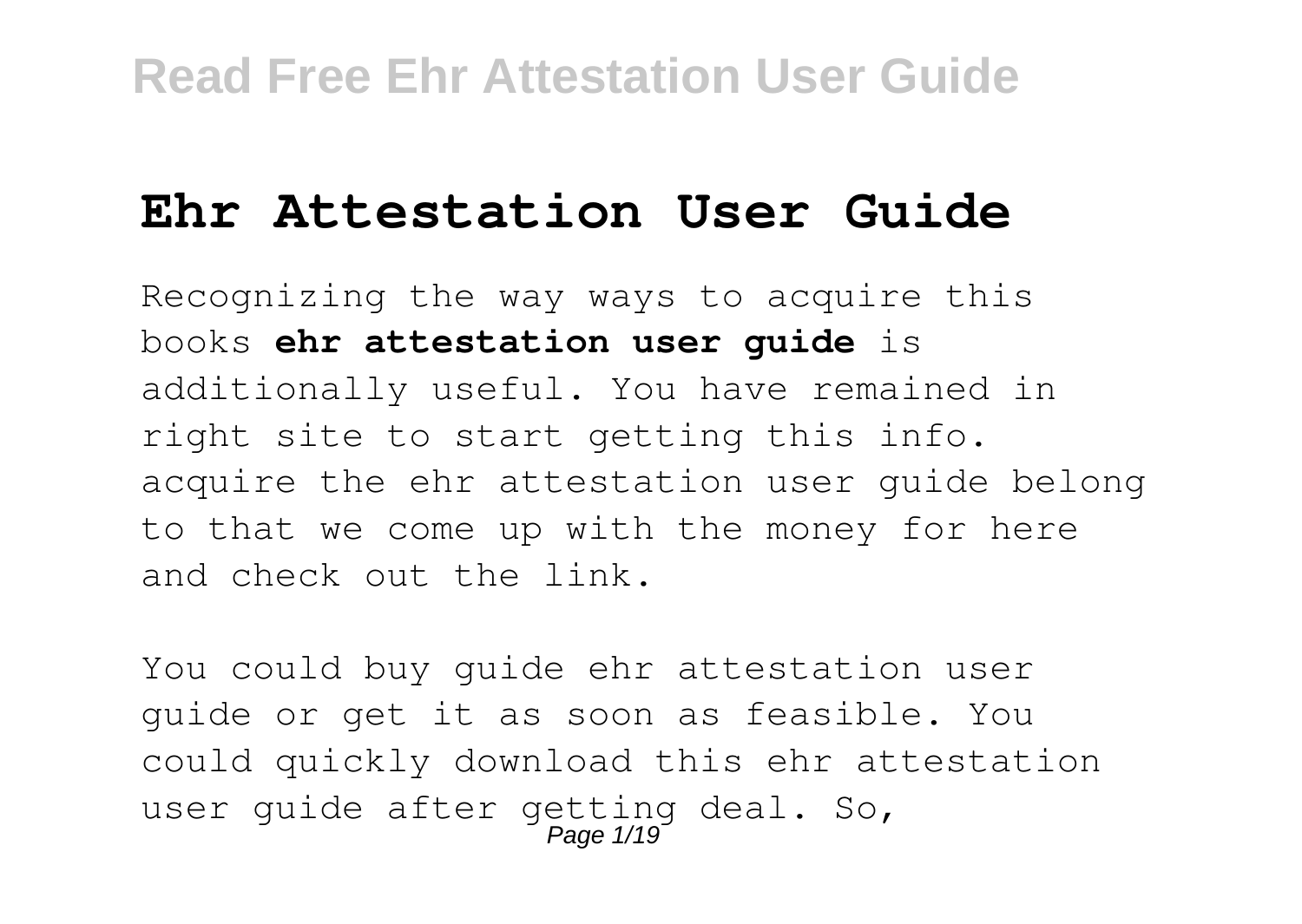considering you require the book swiftly, you can straight get it. It's suitably certainly easy and hence fats, isn't it? You have to favor to in this announce

EHR Incentive Program Registration And Attestation Tutorial*Suggested Documents to Support an Attestation for the Colorado Medicaid EHR Incentive Program* How to Register with CMS for the Colorado Medicaid EHR Inventive Program Colorado Registration and Attestation System for the 2016 Program Year Using Delegate for Medicaid EHR Page 2/19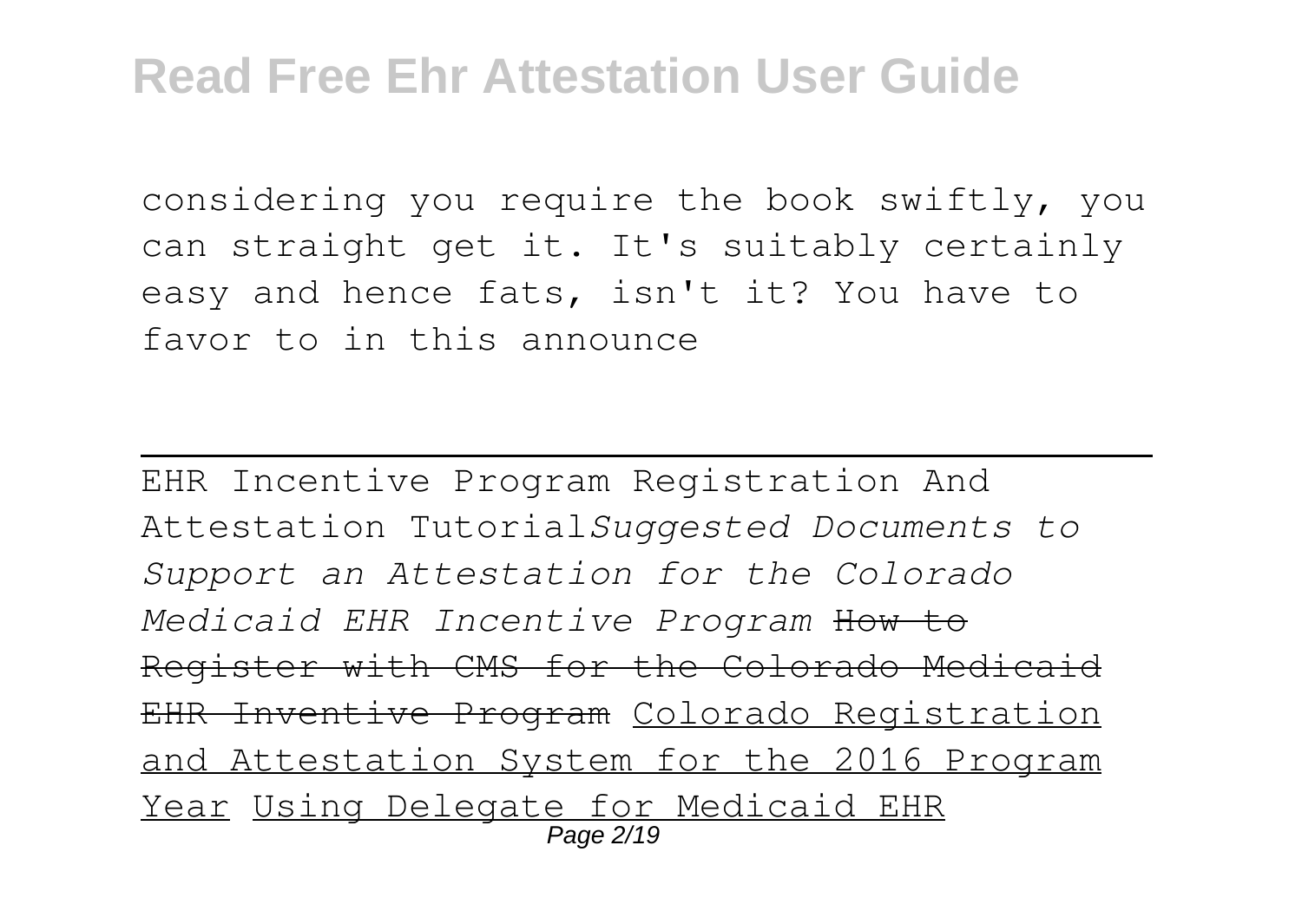Incentive Program Attestation *Meaningful Use: CME EHR Registration and Attestation for Eligible Professinals* Preparing for Your Medicaid Meaningful Use Attestation How to Register at CMS for the Colorado Medicaid EHR Incentive Program *EHR AIU and MU Documentation Checklist* Healthmonix Webinar: 2020 MIPS Reporting in DrChrono // EHR - Practice Management | drchrono What to Expect When You're Attesting A Survival Guide to Meaningful Use Attestation EHR Incentive Program*Medicaid and Nursing Home Law Explained Medicare Provider Enrollment Through PECOS Medicare Part B*

Page 3/19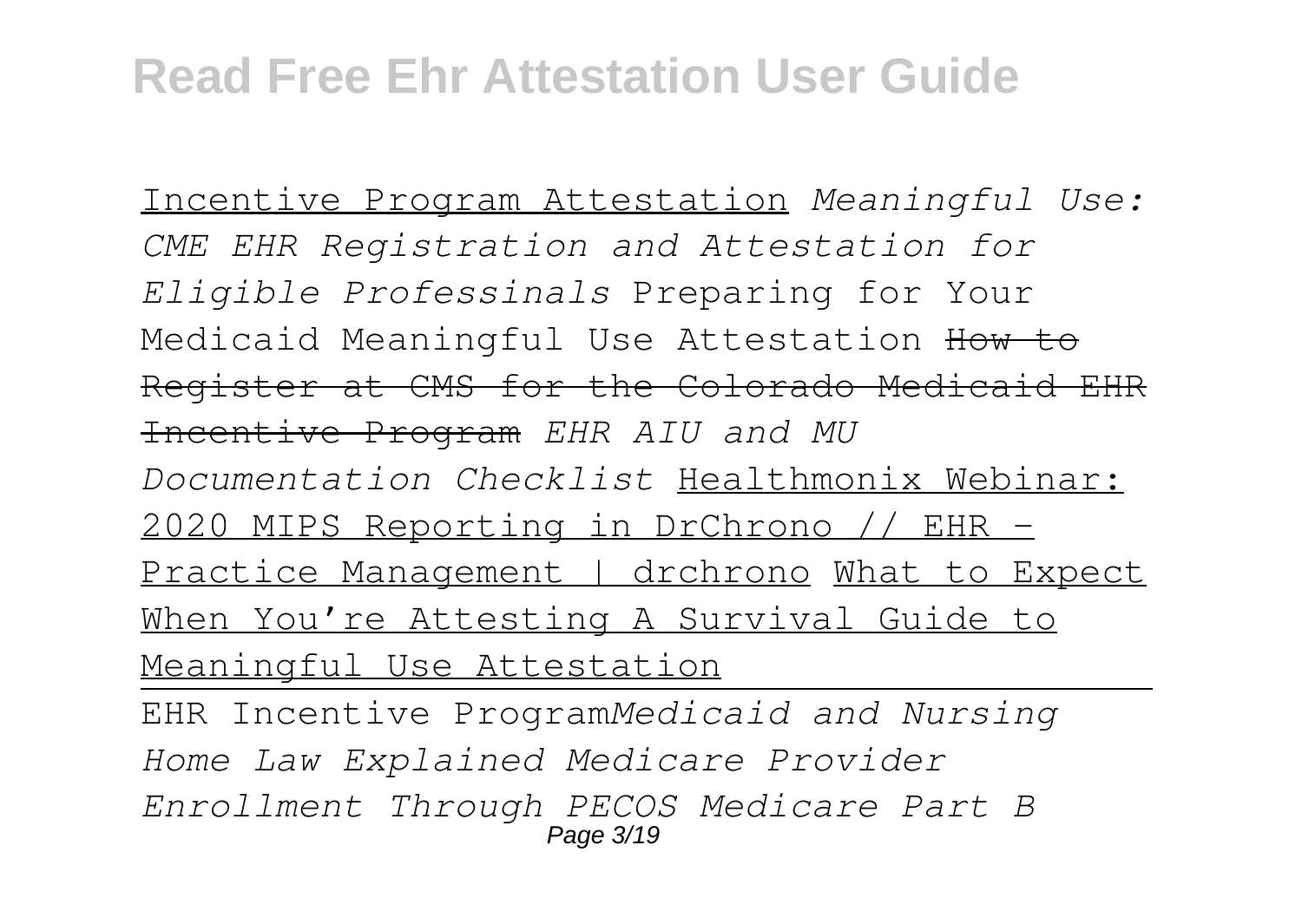*Application Tutorial for How, When, \u0026 Why Washington Apple Health (Medicaid) Eligibility – MAGI, Income, and other Updates* How to Add Patient Notes in EXACT How to create user manuals and help files in PDF with Dr.Explain Medical Billing \u0026 Electronic Health Records Workflow Management Overview of the Florida Medicaid Assistive Care Services and Assisted Living Introduction to Quality Measurement EKG/ECG Interpretation (Basic) : Easy and Simple! *01282014 AHIA EHRAuditorUserGroup EpicDiscussion1* Guide to Optometry Billing and Coding How to Update Your Registration Page 4/19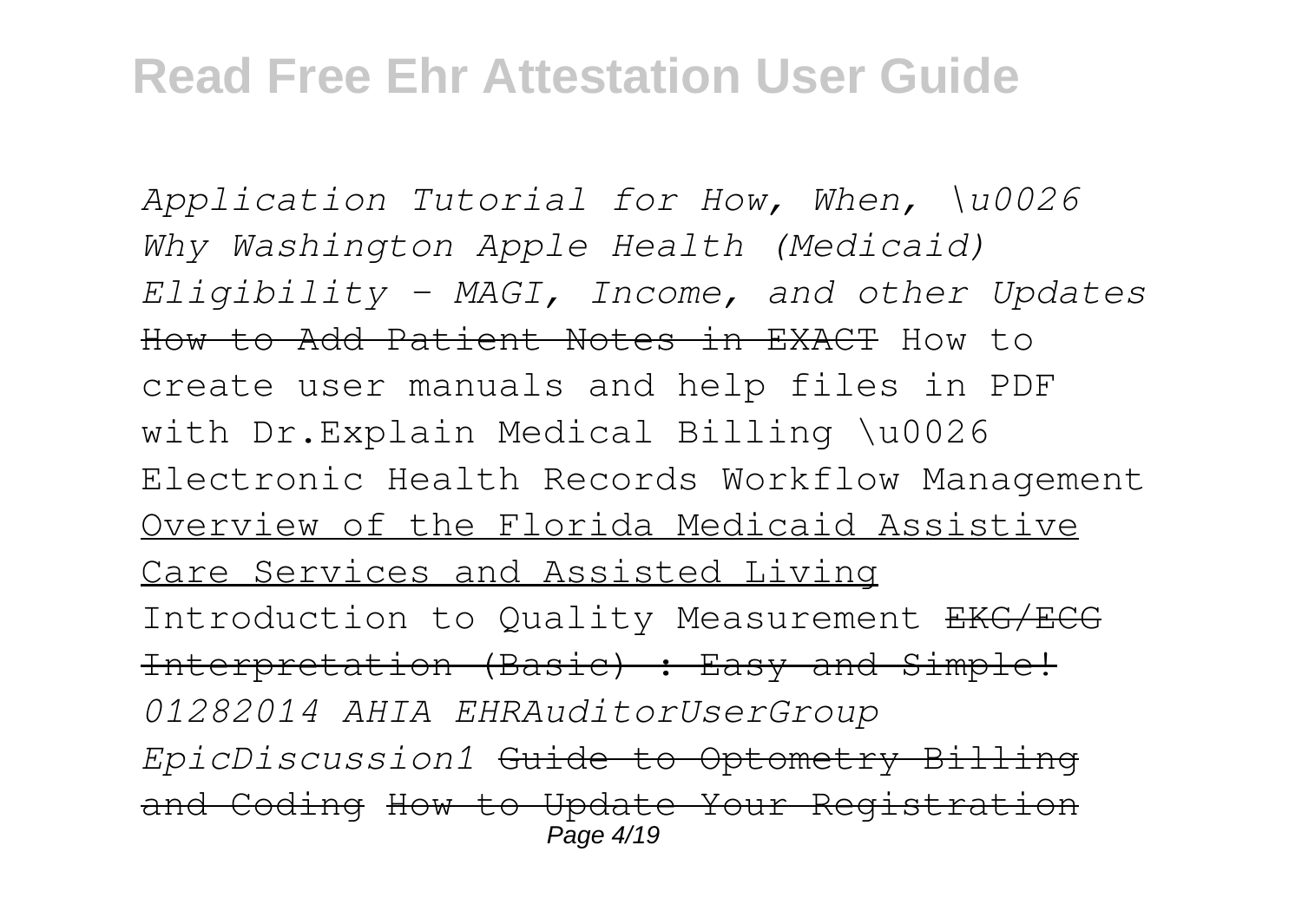with CMS for the Medicaid EHR Incentive Program Completing Your Program Year 2017 Meaningful Use Attestation EHR 101 Training *Clinical EHR Training VIDEO 7.29.2020 2014 Clinical Quality Measures: Changes for the Medicaid EHR Incentive Program* **Preparing for Meaningful Use Attestation and PQRS Submission** Ehr Attestation User Guide The official Medicaid Program Interoperability user guides for Medicaid eligible hospital and EPs provide easy instructions for using CMS's systems. They provide helpful tips and screenshots to walk the user through the registration process. Page 5/19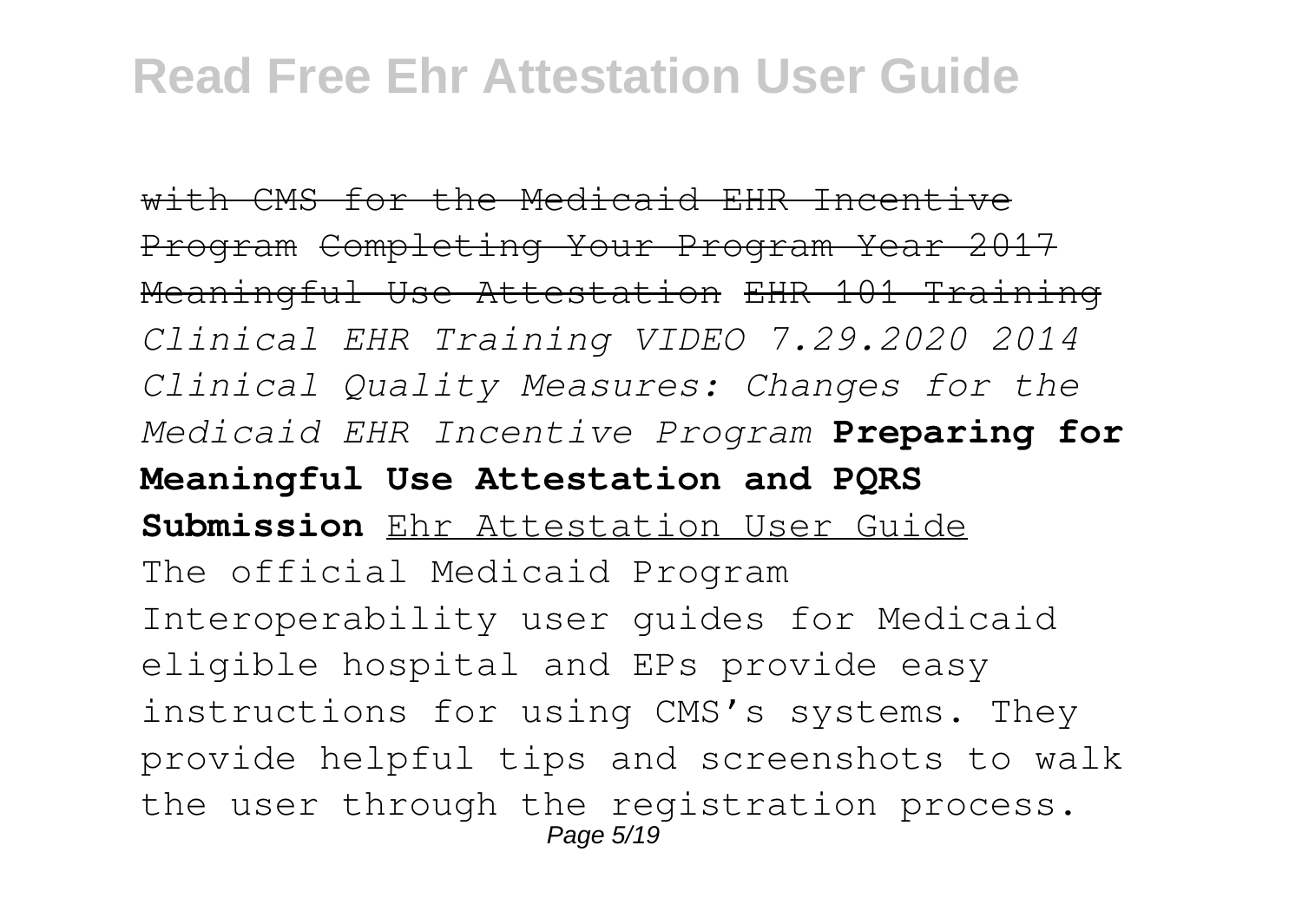Also, they provide important information needed to successfully register and attest.

Registration & Attestation | CMS STAGE 2 ATTESTATION USER GUIDE . FOR ELIGIBLE HOSPITALS & CRITICAL ACCESS HOSPITALS. STEPS . Select the appropriate option under Patient Records. Enter Numerator and Denominator Click . Save & Continue . Step 6 – Meaningful Use Core Measures – Questionnaire (1C of 16) Medicare EHR Incentive Program User Guide – Page 12 . 3 4 TOPICS PROGRESS

(EHR) Incentive Program - CMS Page 6/19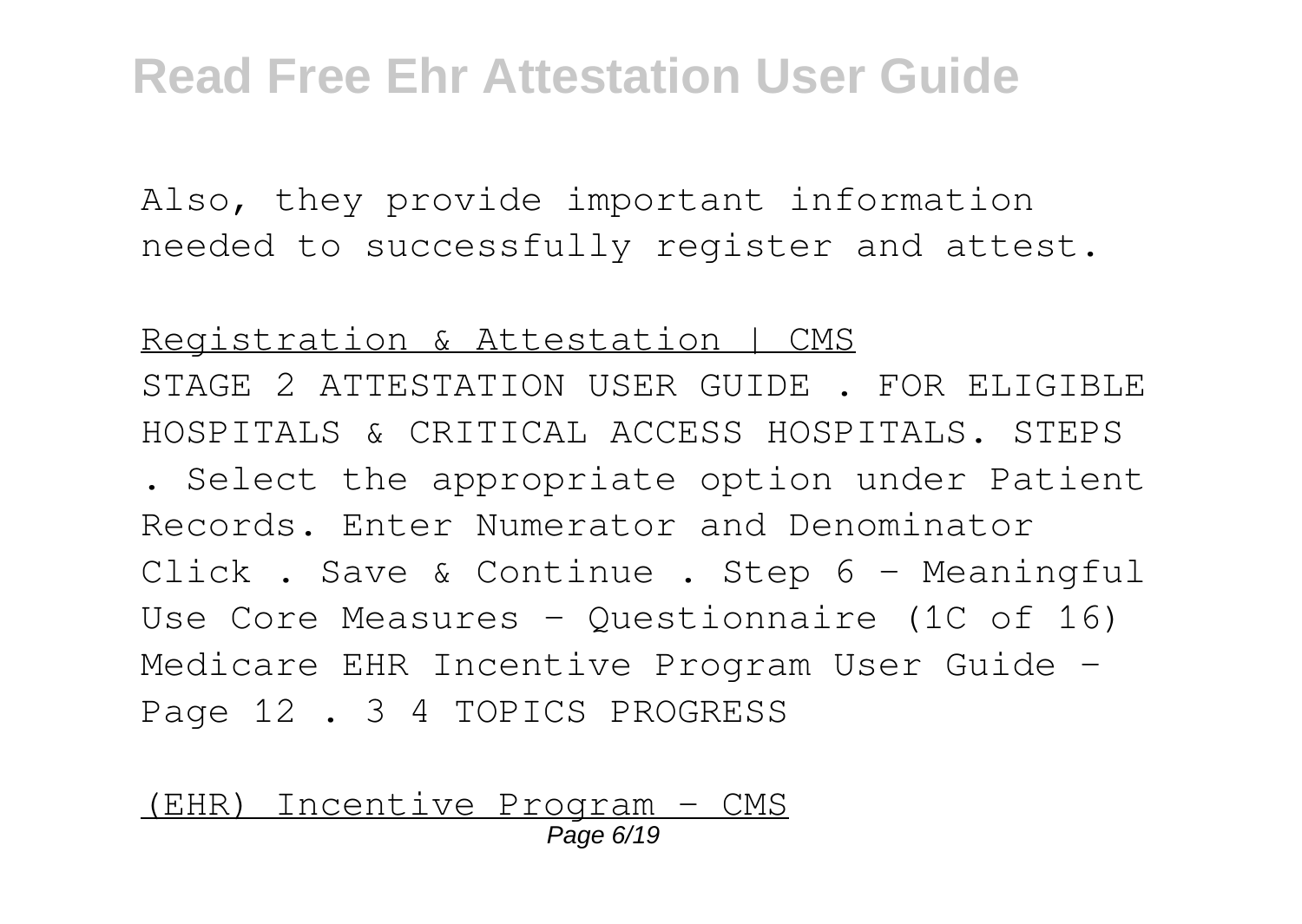Home - Centers for Medicare & Medicaid Services | CMS

#### Home - Centers for Medicare & Medicaid Services | CMS

CEHRT FLEXIBILITY ATTESTATION GUIDE Medicare EHR Attestation User Guide – Page 4 CEHRT Flexibility Attestation Process To begin the attestation process, log in to the CMS Registration and Attestation System. Eligible professionals should input their Identity & Access Management (I&A) ID and password to log in to the attestation system.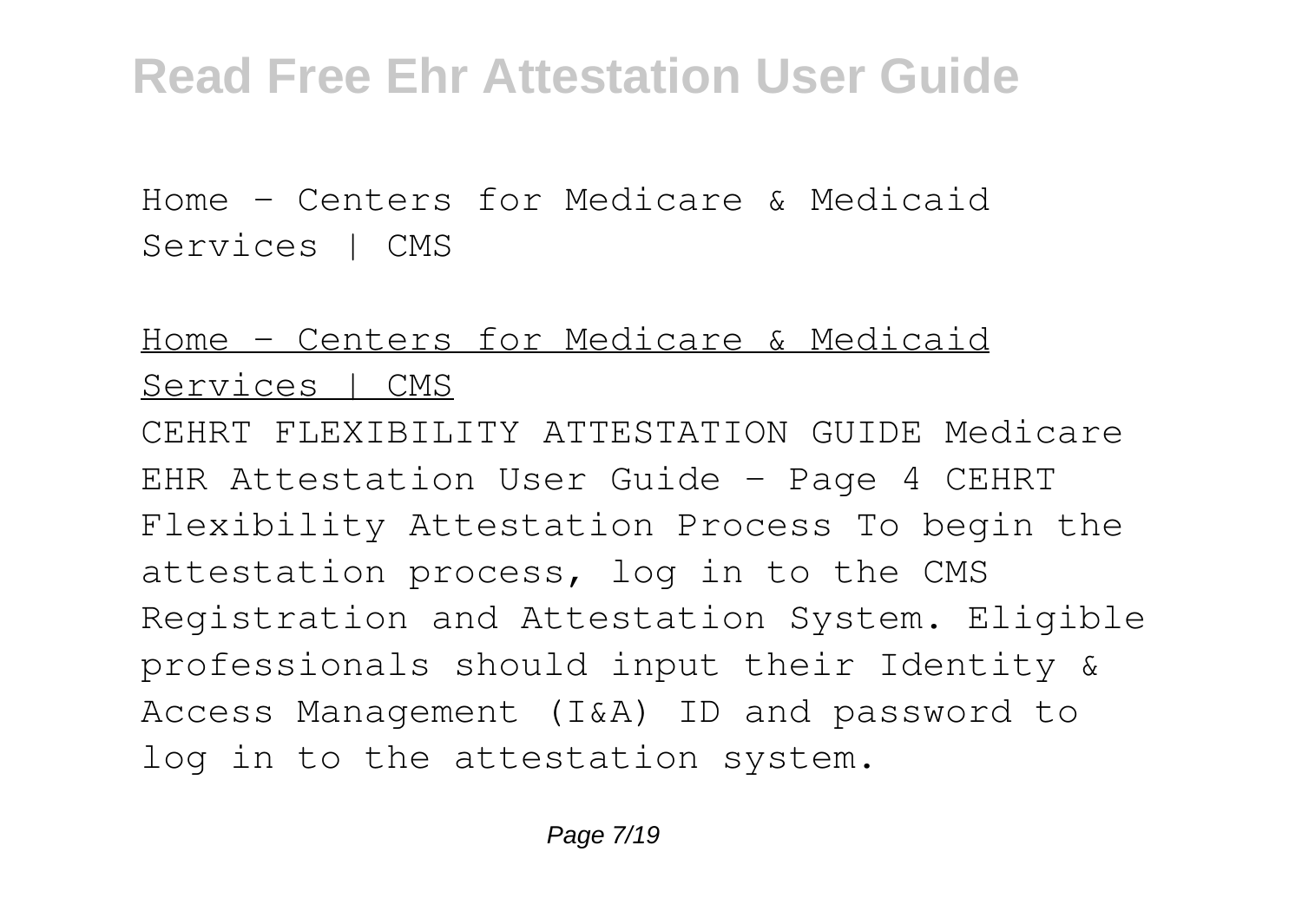Medicare Electronic Health Record - CMS Meaningful Use. A beginners guide to EHR attestation. 7th December 2015. EHR Attestation is a critical component to receiving incentive payments for meaningful use. Attestation is a legal declaration that you have met all requirements and steps necessary for the Medicare EHR Incentive Program.

#### A beginners guide to EHR attestation - EHR in Practice

ATTESTATION USER GUIDE FOR ELIGIBLE HOSPITALS & CRITICAL ACCESS HOSPITALS Medicare EHR Page 8/19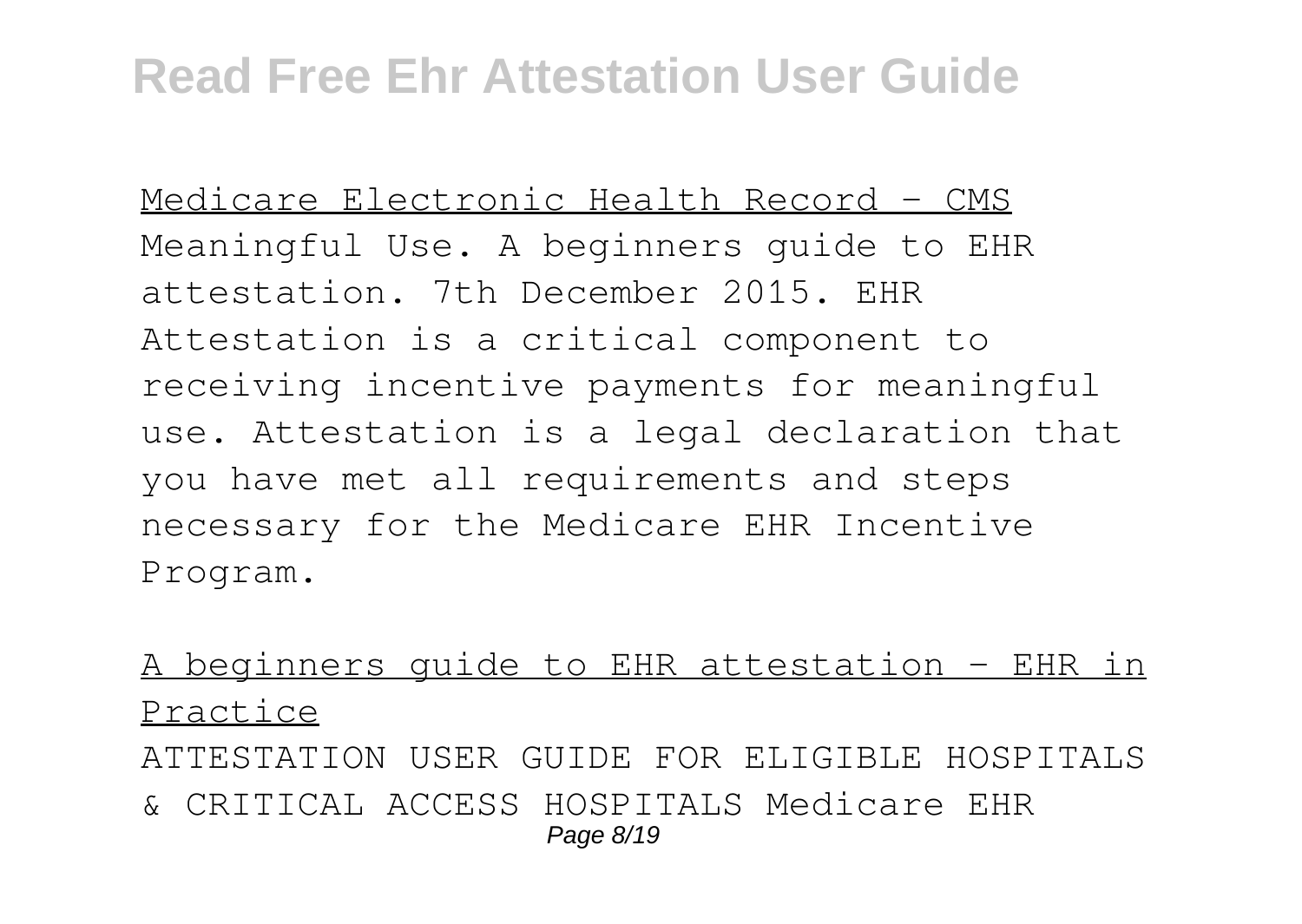Incentive Program User Guide – Page 13 Step 10 – Meaningful Use Core Measures – Questionnaire (5 of 14) Step 11 – Meaningful Use Core Measures – Questionnaire (6 of 14) STEPS Enter Numerators and Denominators in each step. Click SAVE & CONTINUE. TIPS

#### Medicare Electronic Health Record (EHR) Incentive Program

ATTESTATION USER GUIDE Medicare Electronic Health Record (EHR) Incentive Program For Eligible Hospitals and Critical Access Hospitals (07.02.12 ver5)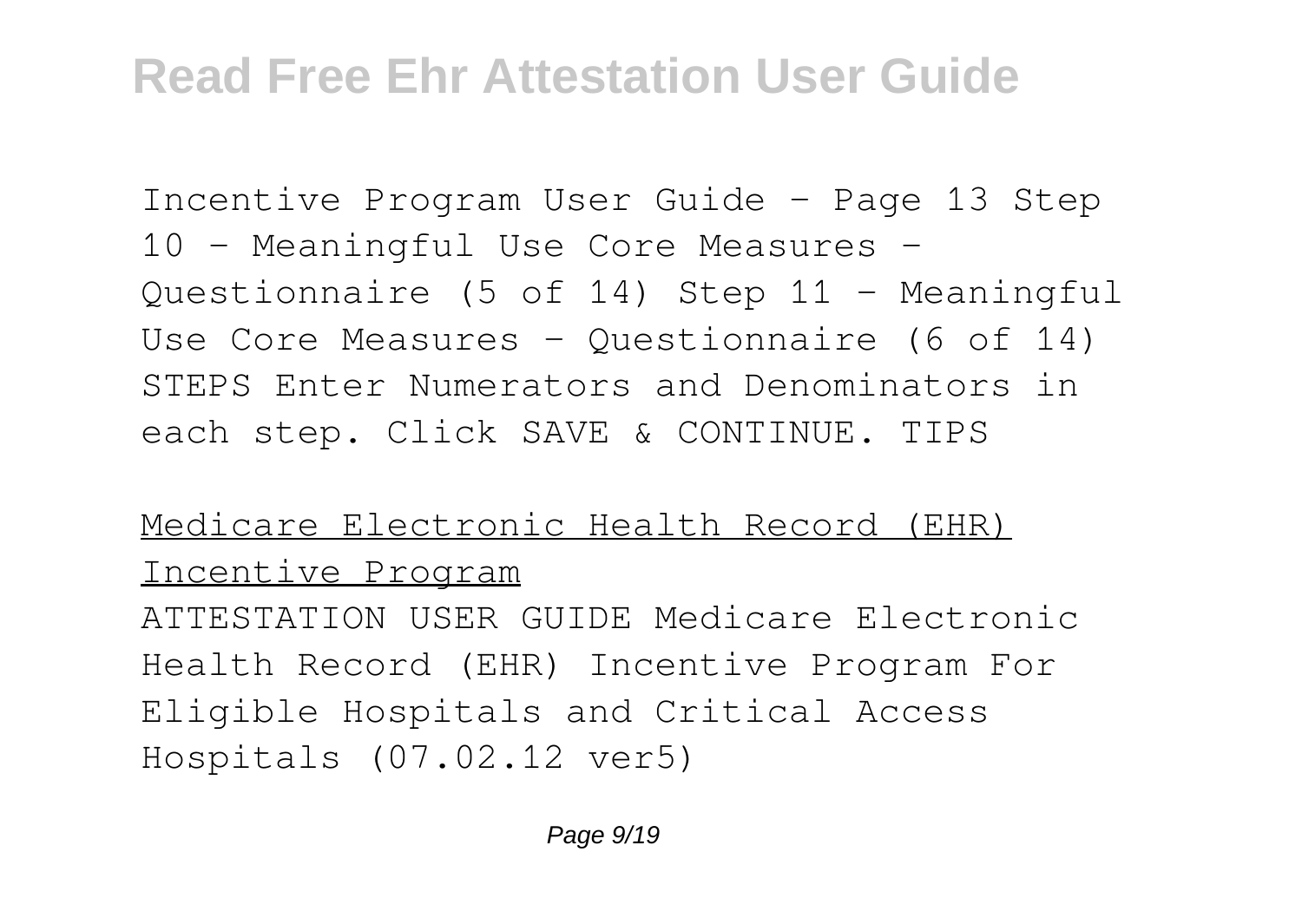#### Medicare Electronic Health Record (EHR) Incentive Program

Registration & Attestation User Guide For Eligible Hospitals and Critical Access Hospitals . Medicare EHR Incentive Program . Registration Information & Disclaimer . Attestation Information & Disclaimer

#### Medicare EHR Incentive Program -MichiganHealthIT.org

To qualify to register with the Maryland Medicaid Electronic Health Record (EHR) Registration and Attestation System, providers must complete these two steps: Step Page 10/19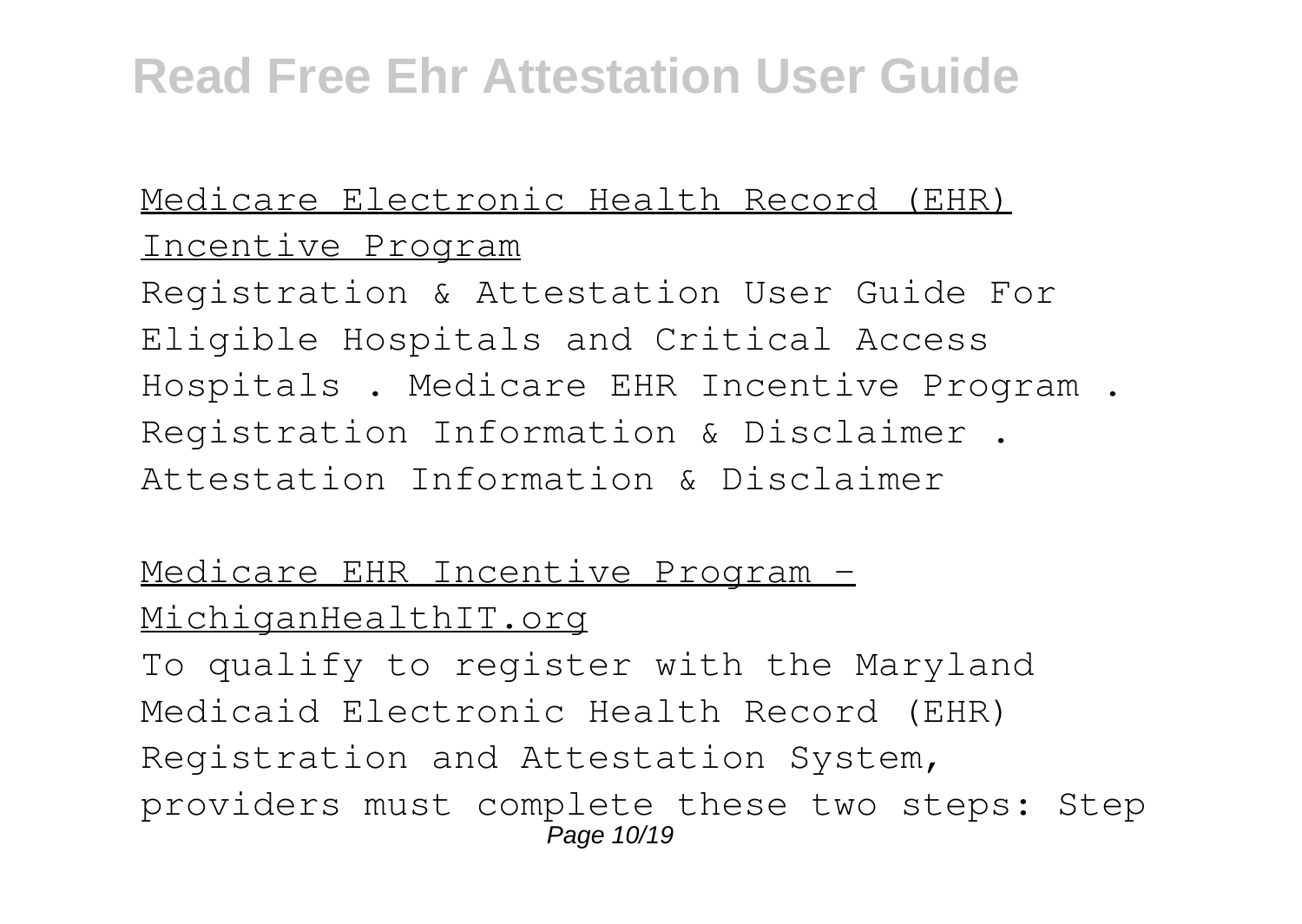1: Verify Eligibility and Register with CMS. a. Verify eligibility to participate in the Medicaid EHR Incentive Program – read the information available at http://mmcp.dhmh.mar yland.gov/ehr/SitePages/who-is-eligible.aspx. b.

#### Maryland Electronic Health Records (EHR) Incentive Program ...

For the EHR reporting period in 2020: Medicare eligible hospitals and critical access hospitals (CAHs) will use the QualityNet system to submit meaningful use attestations.. The Registration and Page 11/19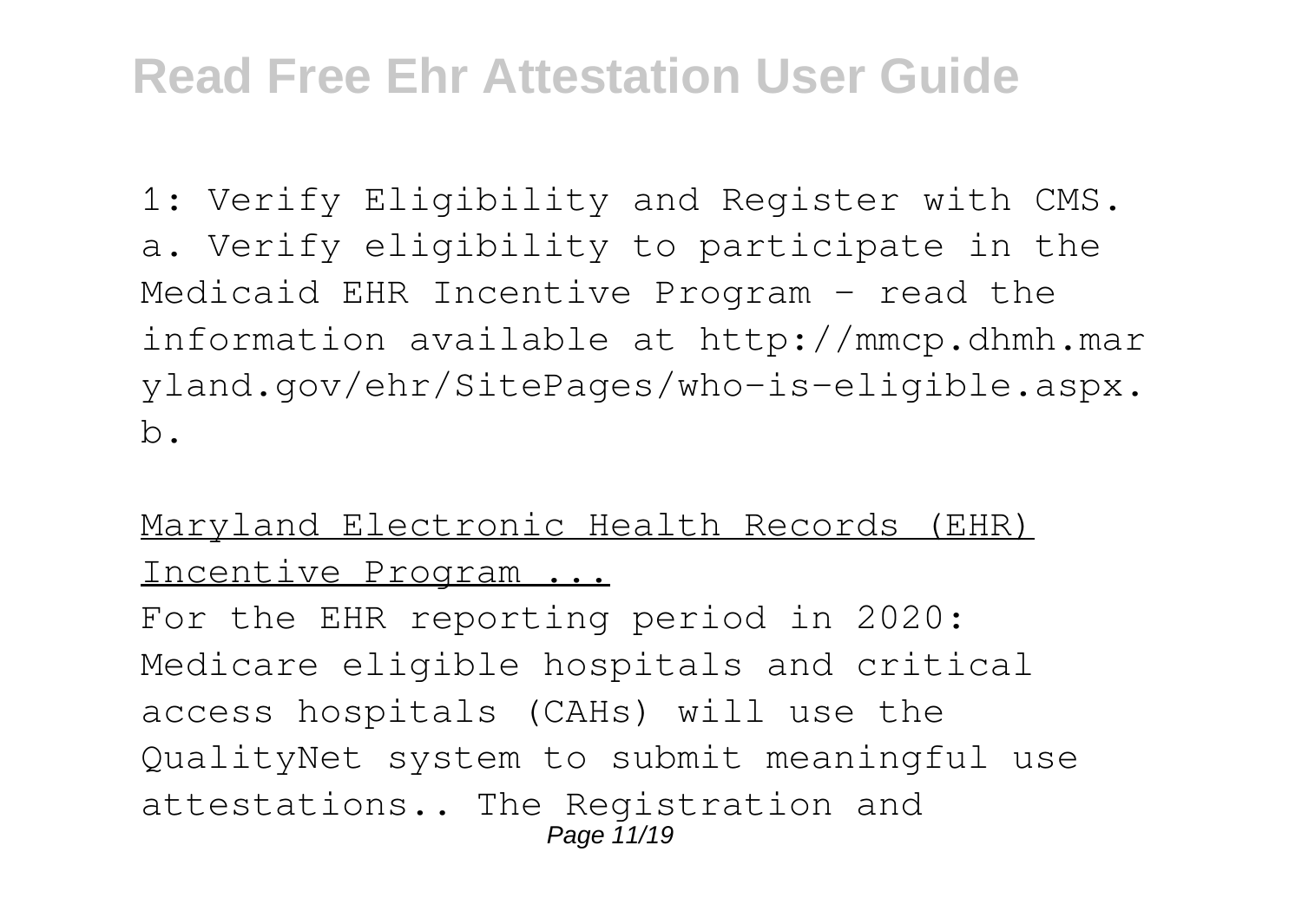Attestation System will continue to be available for Medicaid-only eligible hospitals and CAHs.These hospitals should contact their state Medicaid agencies (PDF) for specific information on how to attest.

Eligible Hospital Information | CMS Eligible Professional or Attestation Preparer Register for the EHR Incentive Program using the CMS Registration and Attestation (R&A) System 1. Login to the R&A system using National Plan and Provider Enumeration System (NPPES) username and password 2. Complete registration per the R&A U ser Guide Page 12/19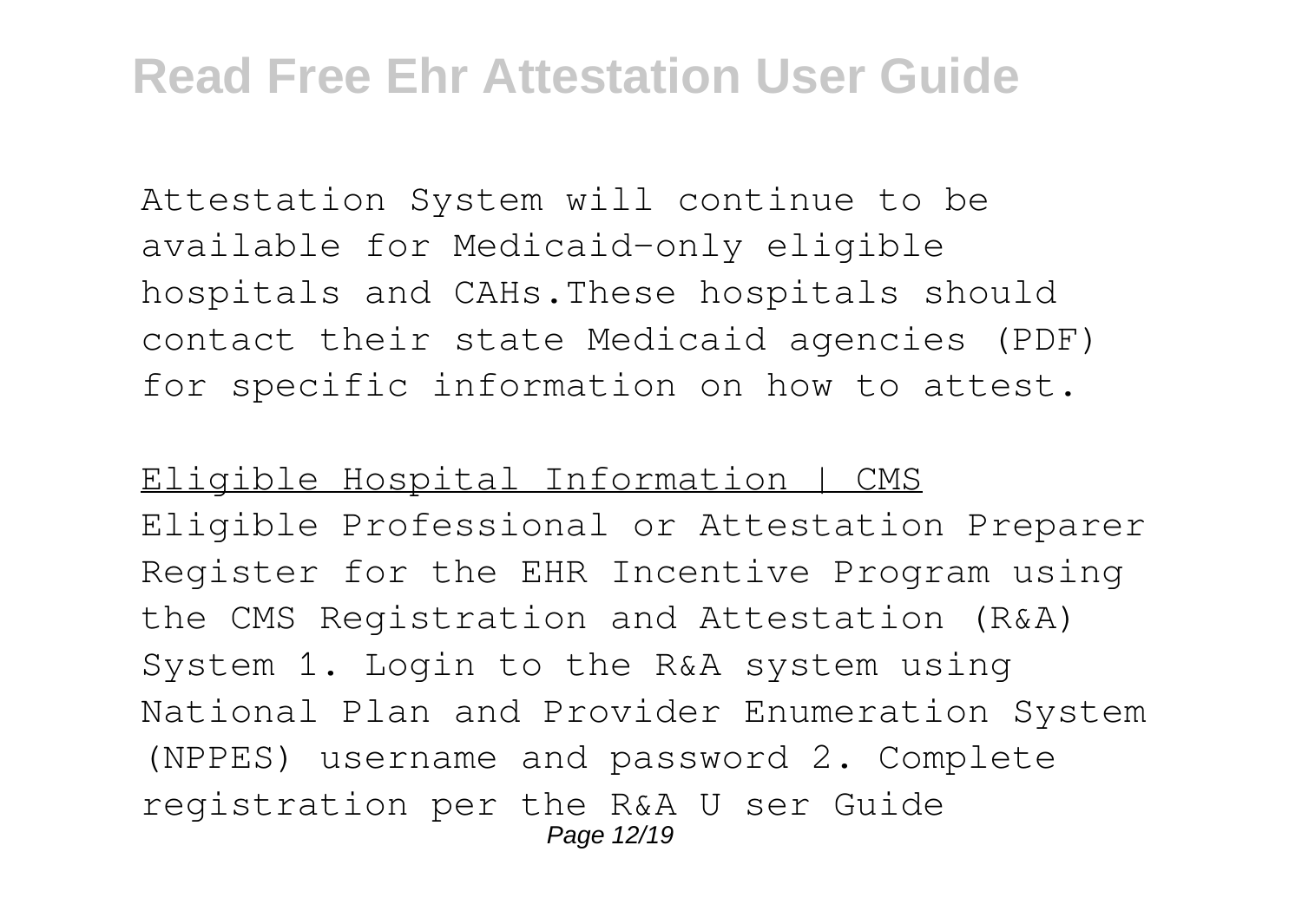instructions.

#### Oregon Medicaid Electronic Health Record (EHR) Incentive ...

The Michigan Health IT website is a resource for health care professionals, hospitals, payers, provider association groups, and patients. The site provides information on the Medicaid Promoting Interoperability (PI) Program and its benefits to Michigan providers and hospitals.

MichiganHealthIT.org – Michigan Health IT The New Jersey EHR Provider Incentive Program Page 13/19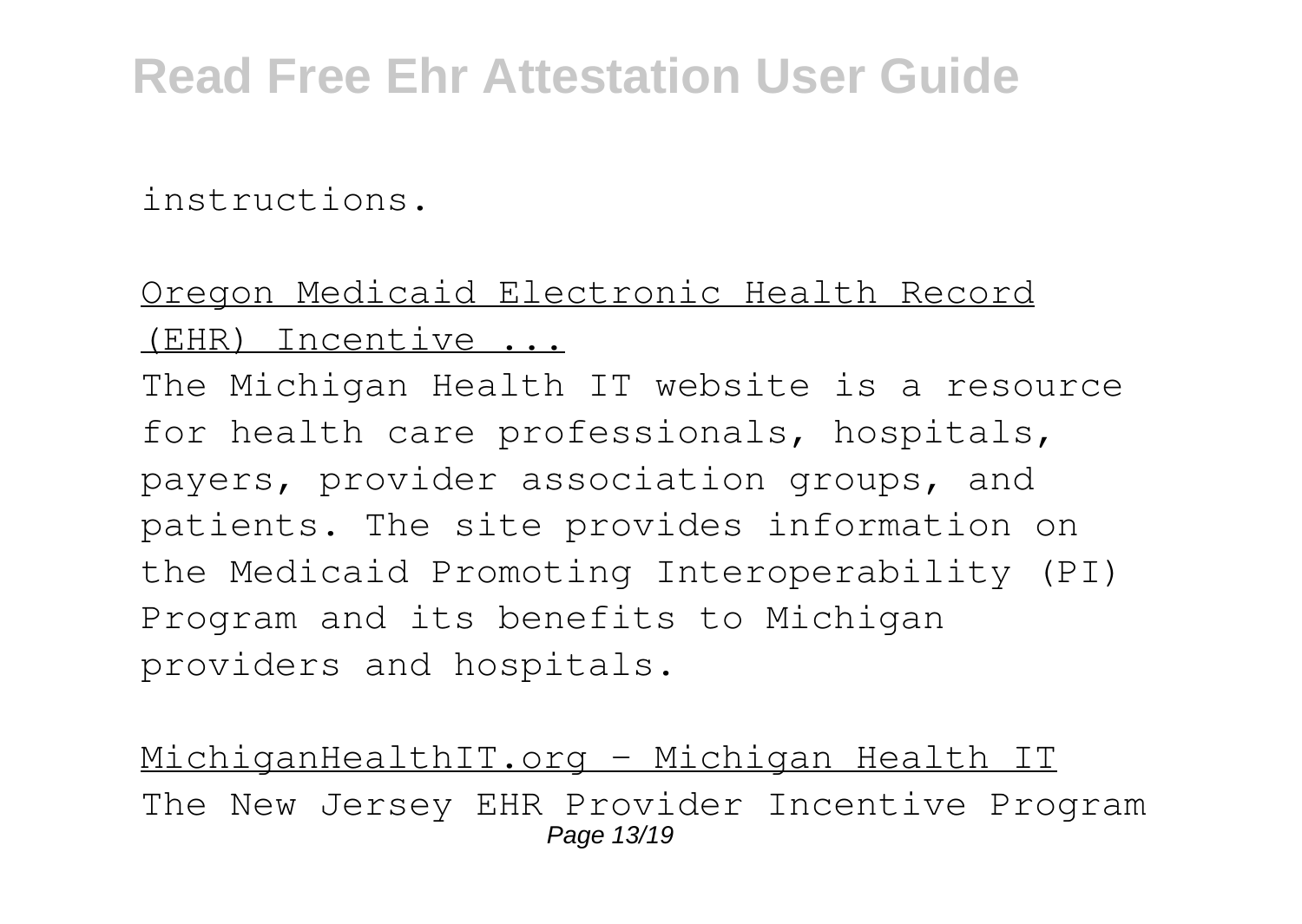has created a workbook to guide the provider or representative user through the data needed to complete an attestation successfully. The workbook is available in Excel format at www.nj.gov/njhit/ehr/ or within the Provider Portal at www.njmmis.com.

#### New Jersey EHR Incentive Program Attestation Application ...

The New Jersey EHR Incentive Program has created a workbook to guide the hospital or representative user through pulling the appropriate data needed to complete an attestation successfully. The EHR Incentive Page 14/19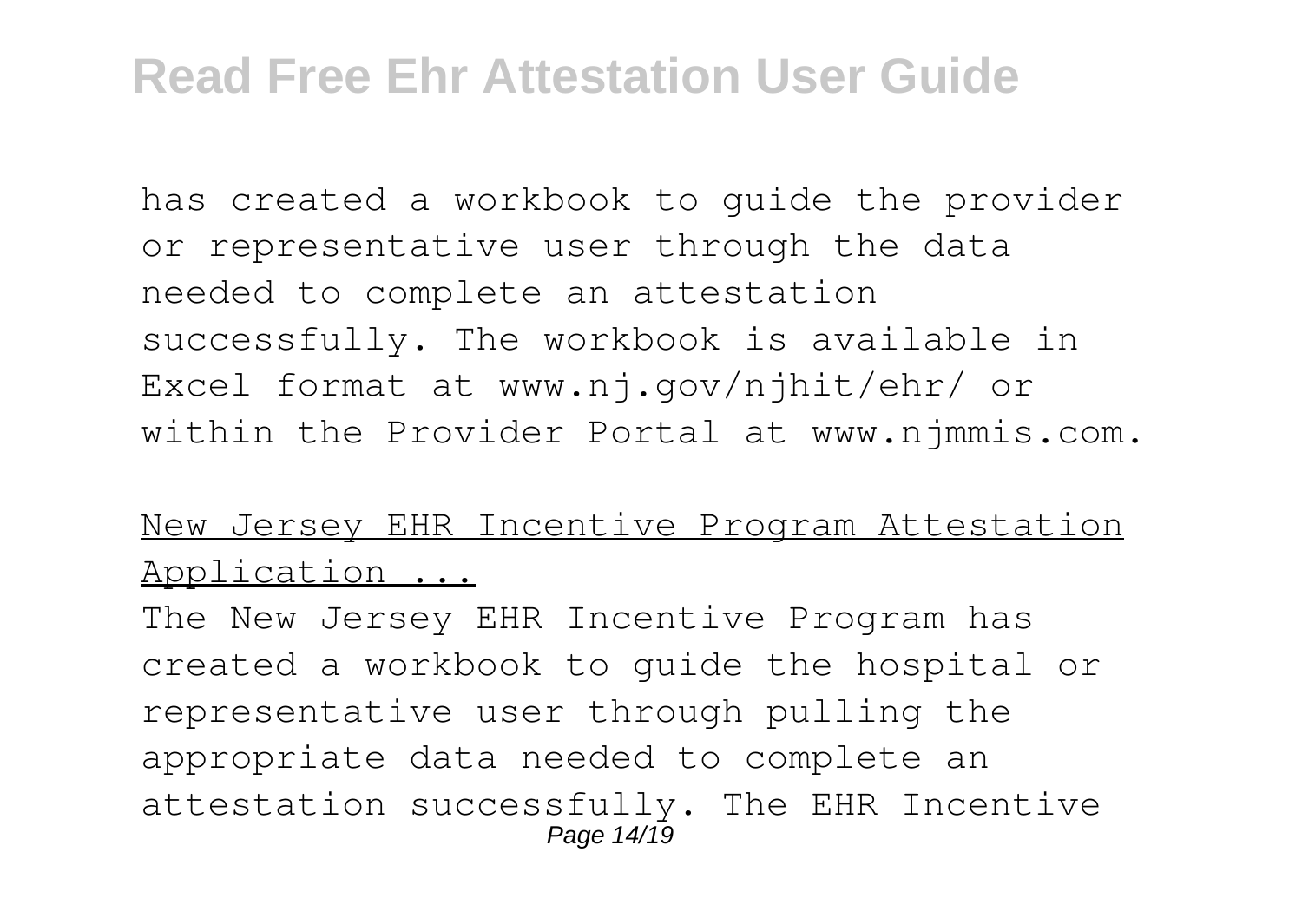Program Attestation Worksheet for Eligible Hospitals (available at http://www.nj.gov/njh it/ehr/Eligible\_Hospital\_Attestation\_Workbook .xls) provides

#### New Jersey EHR Incentive Program Attestation Application ...

Select an EHR System Attestation phase for reporting Meaningful Use of Certified EHR Technology. The selections available to you will depend on the CEHRT ID entered. MAPIR will display the applicable stage options available unless a default has been set. The default for Program Year 2019 is set to Page 15/19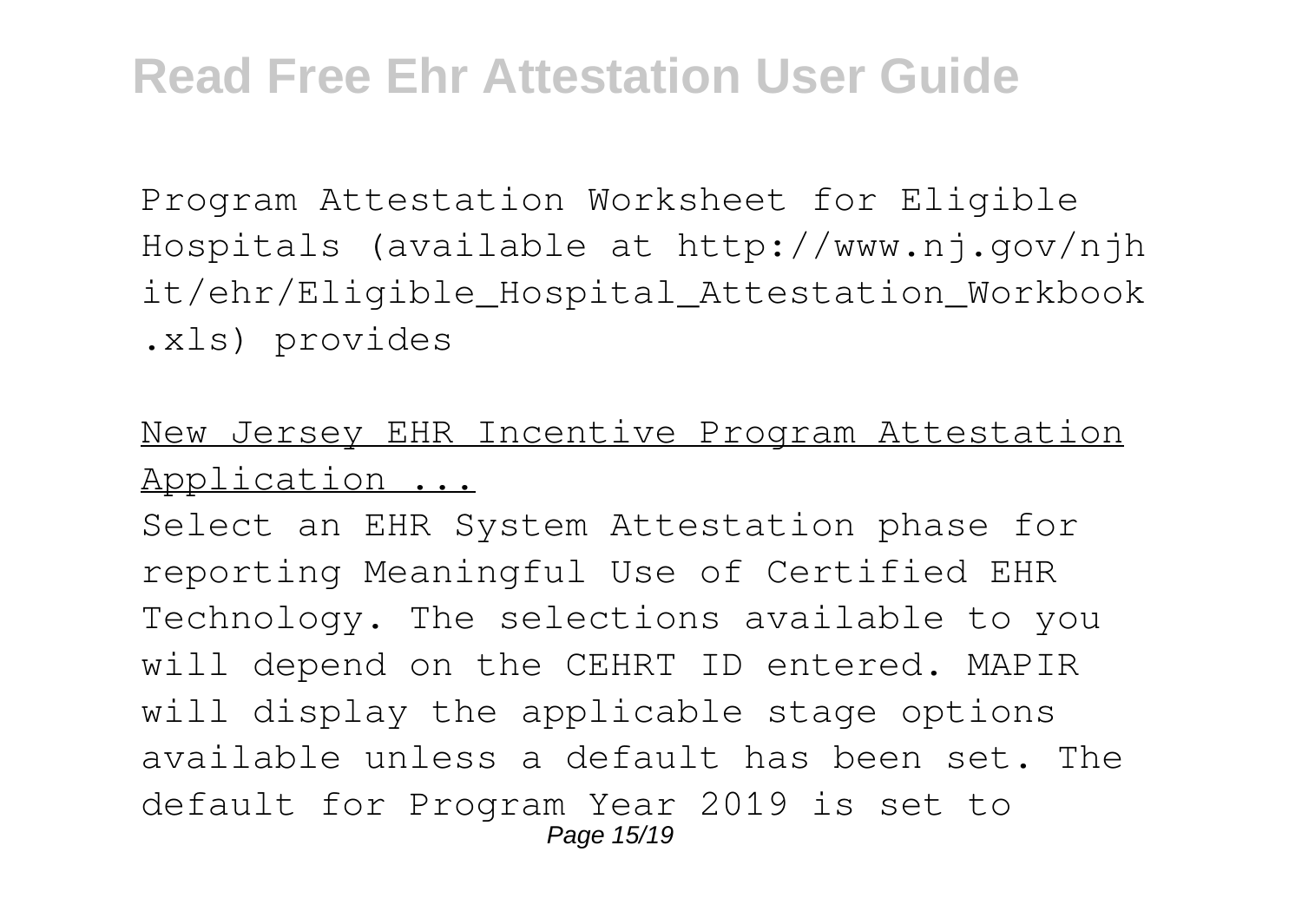Meaningful Use (90 days).

MAPIR User Guide for Eligible Professionals Provider User Guide. Introduction. To facilitate enrollment in the Maryland Medicaid Electronic Health Record (EHR) Incentive Program, Maryland utilizes the electronic Medicaid Incentive Program Payment (eMIPP) system. eMIPP is our registration and attestation portal.

Maryland Medicaid Electronic Health Records (EHR ...

Introduction and EP User Guide Files MAPIR EP Page 16/19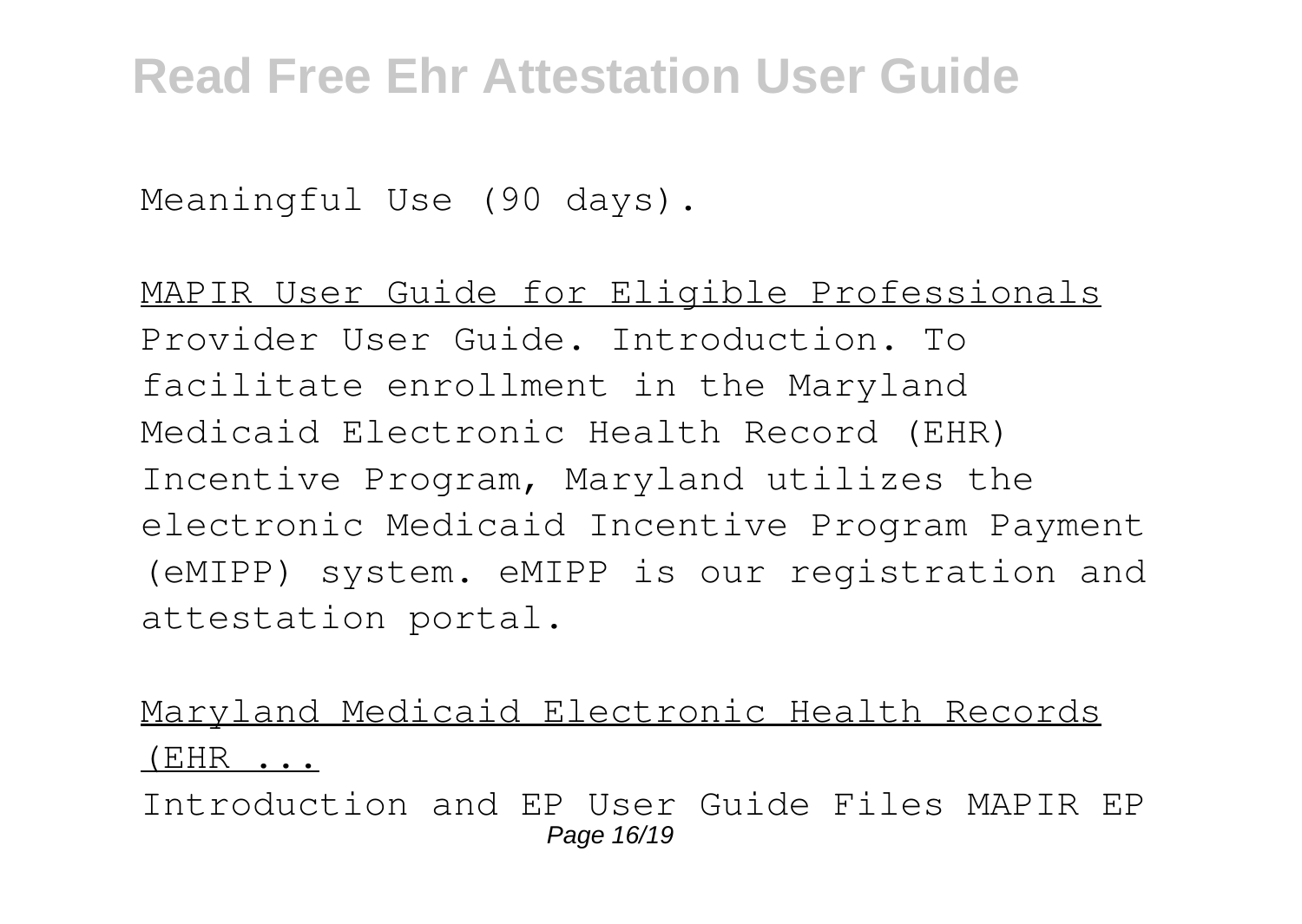User Guide Part 2C Attestation for Program Year 2020 EP User Guide Part 2C V1.1A MAPIR 6.3 5 EP User Guide Files: Parts 1, 2C, 3 and 4 The MAPIR User Guide for Eligible Professionals has been divided into separate documents for ease of reference.

#### User Guide For Eligible Professionals

All providers must attest to meeting eligibility criteria for participation in Medicaid EHR Incentive Program. This must be completed every year of participation. 1. In Tab 2: Eligibility, click on the Payment Year Icon for the most-recent program year to add Page 17/19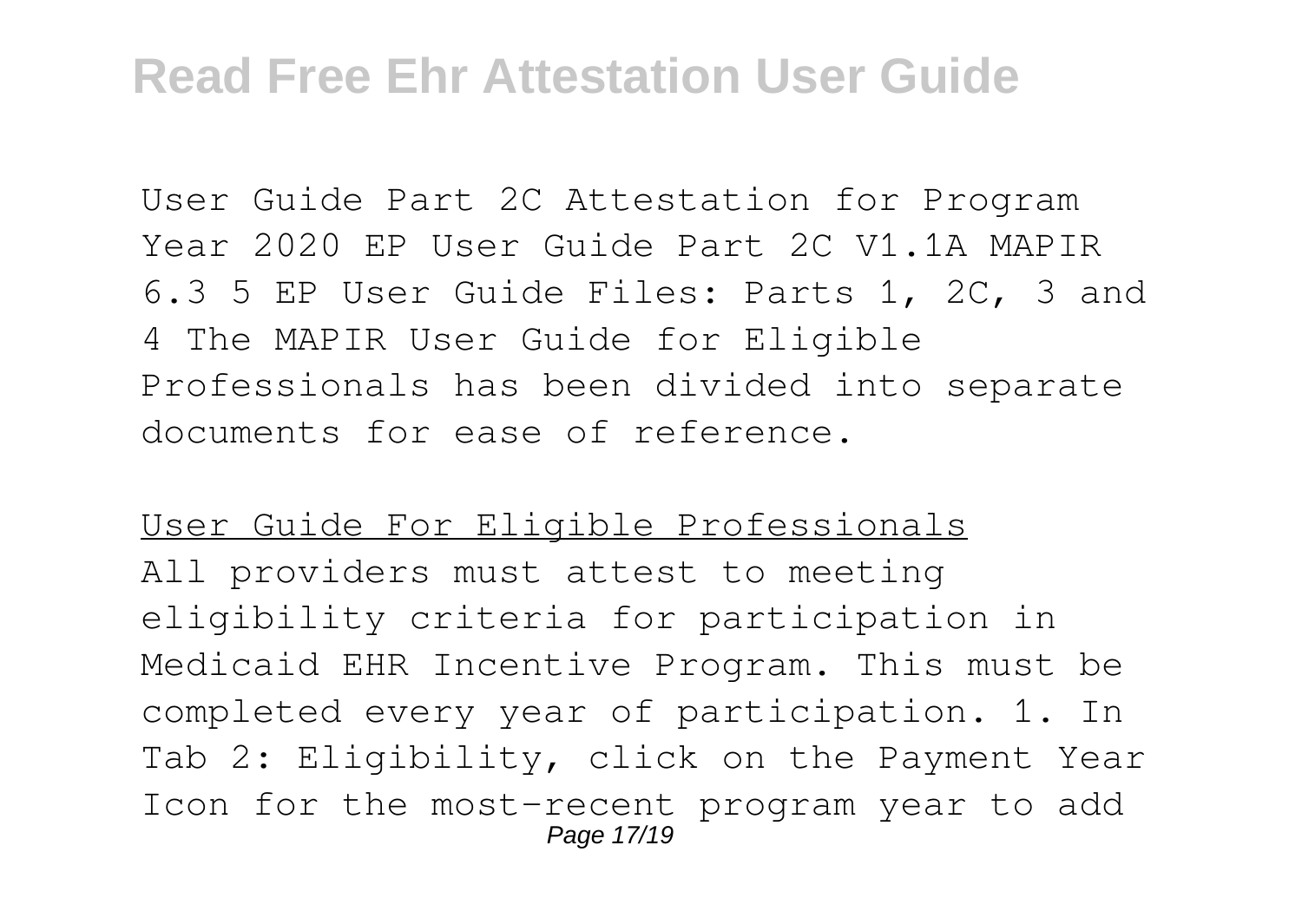your EHR eligibility details.

Maryland Electronic Health Records (EHR) Incentive Program ...

EP User Guide Files MAPIR EP User Guide Part 4 Program Year 2020 EP User Guide Part 4 Version V1.1A MAPIR 6.3 4 EP User Guide Files The MAPIR User Guide for Eligible Professionals has been divided into separate documents for ease of reference. Each part is available as a downloadable file at the Vermont Medicaid PIP/EHRIP